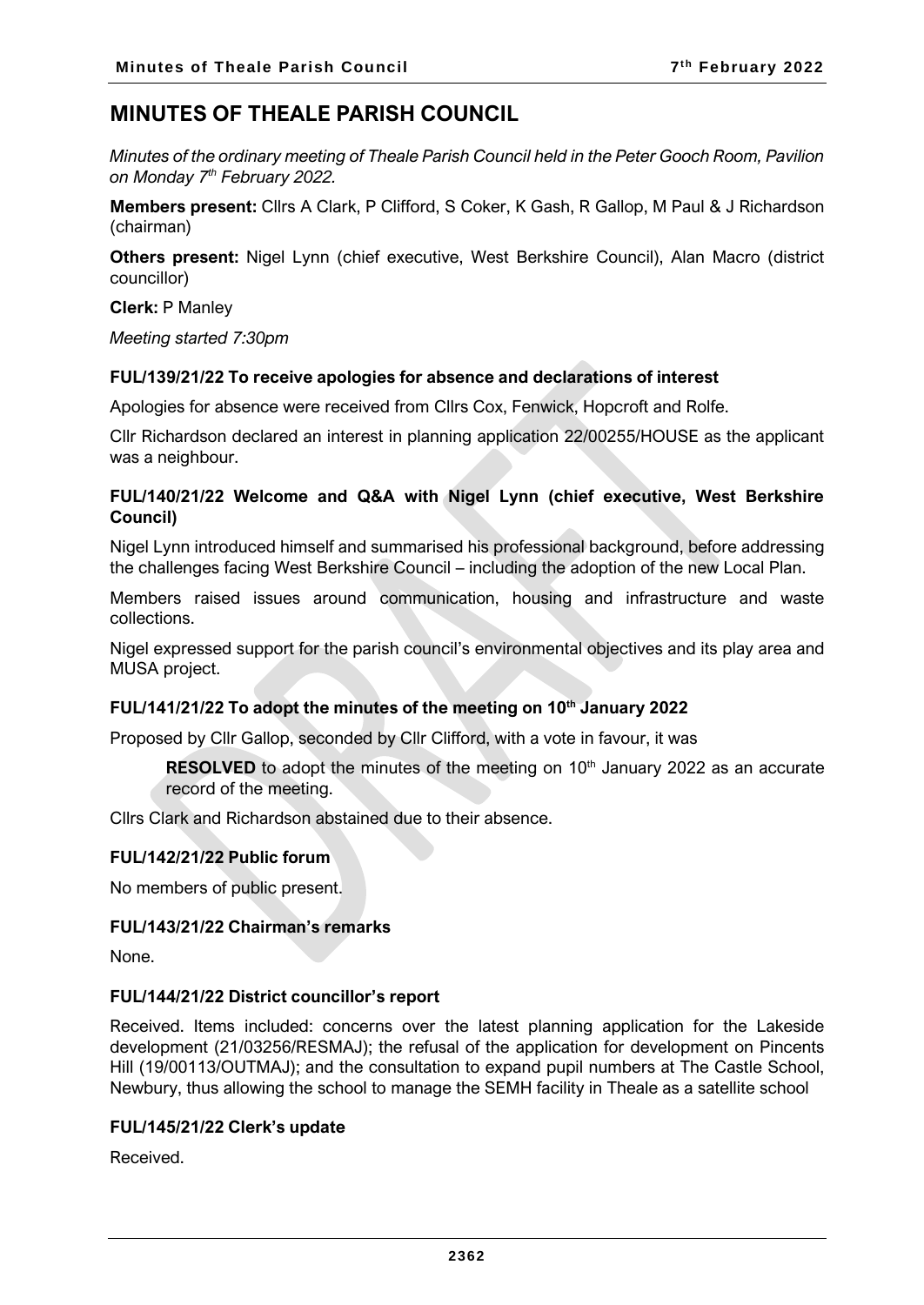# **FUL/146/21/22 Committees & working groups update**

The council received the administration officers report on lessons learnt from the Christmas event.

# **FUL/147/21/22 To respond to planning and licence applications and appeals received since the last meeting**

| 21/03255/MDOPO2                                                                                                                                                                         | Request under section 106A subsection (1)(a) to<br>modify the planning obligations within the section 106<br>legal agreement dated 9th February 2017 in relation<br>to planning permission 15/02842/OUTMAJ. Proposed<br>modification: remove the late-stage review<br>mechanism and to deliver 30% on-site affordable<br>housing.                                                                                                                                                                                                                                                                                                                                               | Lakeside<br>The Green<br><b>Ridgepoint Homes</b>                       |  |  |
|-----------------------------------------------------------------------------------------------------------------------------------------------------------------------------------------|---------------------------------------------------------------------------------------------------------------------------------------------------------------------------------------------------------------------------------------------------------------------------------------------------------------------------------------------------------------------------------------------------------------------------------------------------------------------------------------------------------------------------------------------------------------------------------------------------------------------------------------------------------------------------------|------------------------------------------------------------------------|--|--|
| Objection against removal of late-stage review mechanism and the avoidance of the requirement to<br>provide 40% affordable housing.                                                     |                                                                                                                                                                                                                                                                                                                                                                                                                                                                                                                                                                                                                                                                                 |                                                                        |  |  |
| 21/03256/RESMAJ                                                                                                                                                                         | Application for approval of reserved matters<br>(appearance, landscaping, layout and scale) following<br>outline planning permission 15/02842/OUTMAJ<br>(allowed on appeal) - Outline application for<br>Residential development of up to 325 houses and<br>apartments (including 70 extra-care units) with<br>associated access, parking, amenity space and<br>landscaping. All matters reserved.                                                                                                                                                                                                                                                                              | Lakeside<br>The Green<br><b>Ridgepoint Homes</b>                       |  |  |
| Objection on the following grounds:                                                                                                                                                     |                                                                                                                                                                                                                                                                                                                                                                                                                                                                                                                                                                                                                                                                                 |                                                                        |  |  |
| The scale of the proposed buildings are out of keeping with other buildings in Theale,<br>a<br>particularly those on The Green. There are no other four-storey buildings in Theale.     |                                                                                                                                                                                                                                                                                                                                                                                                                                                                                                                                                                                                                                                                                 |                                                                        |  |  |
| The appearance and character of the proposed buildings are out of keeping with the nearby<br>b<br>buildings on The Green, the majority of which were built between the 1930a and 1960s. |                                                                                                                                                                                                                                                                                                                                                                                                                                                                                                                                                                                                                                                                                 |                                                                        |  |  |
| с                                                                                                                                                                                       | Increase in traffic and parking issues, including on The Green.                                                                                                                                                                                                                                                                                                                                                                                                                                                                                                                                                                                                                 |                                                                        |  |  |
| d                                                                                                                                                                                       | Lack of noise barrier to shield against noise from the A4 bypass.                                                                                                                                                                                                                                                                                                                                                                                                                                                                                                                                                                                                               |                                                                        |  |  |
| е                                                                                                                                                                                       | Concerns over removal of existing trees along the boundary.                                                                                                                                                                                                                                                                                                                                                                                                                                                                                                                                                                                                                     |                                                                        |  |  |
| 22/00100/DEMO                                                                                                                                                                           | Application to determine if prior approval is required<br>for a proposed: General site clearance and demolition<br>of 3 derelict temporary class room modules                                                                                                                                                                                                                                                                                                                                                                                                                                                                                                                   | Former Theale Church<br>of England Primary<br>School<br>West Berkshire |  |  |
|                                                                                                                                                                                         |                                                                                                                                                                                                                                                                                                                                                                                                                                                                                                                                                                                                                                                                                 | Council                                                                |  |  |
| No objection                                                                                                                                                                            |                                                                                                                                                                                                                                                                                                                                                                                                                                                                                                                                                                                                                                                                                 |                                                                        |  |  |
| 22/00178/HOUSE                                                                                                                                                                          | Lowered kerb and driveway for 2 vehicles. This is a<br>change to vehicular access from the public highway.                                                                                                                                                                                                                                                                                                                                                                                                                                                                                                                                                                      | 10 Station Road<br>RG74AR                                              |  |  |
| No objection                                                                                                                                                                            |                                                                                                                                                                                                                                                                                                                                                                                                                                                                                                                                                                                                                                                                                 |                                                                        |  |  |
| 22/00146/RESMAJ                                                                                                                                                                         | Section 73 application for variation of condition 2, to<br>allow for 9 dwellings, following grant of planning<br>permission 20/00663/RESMAJ - Approval of reserved<br>matters application for phase 1 (of the development,<br>which is for 7 dwellings located off St Ives Close,<br>details include access, appearance, landscaping,<br>layout and scale) following Outline Permission<br>Allowed on Appeal 15/02842/OUTMAJ<br>(APP/W0340/W/16/3159722) - Outline application for<br>Residential development of up to 325 houses and<br>apartments (including 70 extra-care units) with<br>associated access, parking, amenity space and<br>landscaping. All matters reserved. | Lakeside<br>The Green<br><b>Ridgepoint Homes</b>                       |  |  |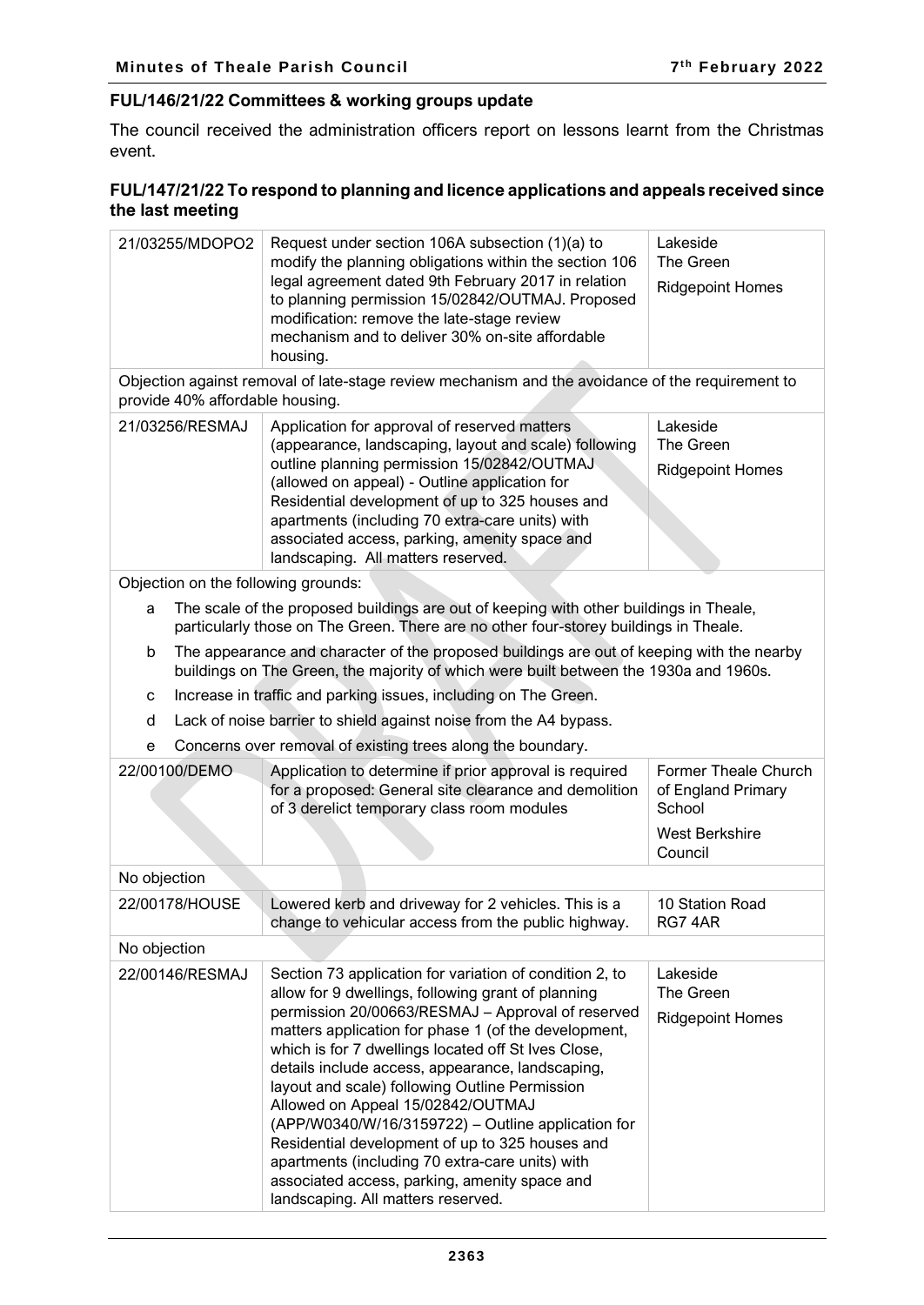Objection on the following grounds, exacerbated by the increase in number of units:

- a Parking arrangements unsatisfactory
- b Infringement of neighbouring properties' privacy due to attic rooms in proposed development
- c St Ives Close is inadequate for construction access: the surface will not tolerate heavy vehicles and it is too narrow

| 21/03272/FULD                                                                                                    | Single storey dwelling on the land rear of 14<br>Lambfields                                                                                                                                                                 | 14 Lambfields<br>RG7 5DB       |  |  |  |
|------------------------------------------------------------------------------------------------------------------|-----------------------------------------------------------------------------------------------------------------------------------------------------------------------------------------------------------------------------|--------------------------------|--|--|--|
|                                                                                                                  |                                                                                                                                                                                                                             | <b>Susie Wittig</b>            |  |  |  |
| No objection                                                                                                     |                                                                                                                                                                                                                             |                                |  |  |  |
| 21/02298/PAD56                                                                                                   | Application for prior approval under Schedule 2, Part<br>18, Class A of the Town and Country Planning<br>(General Permitted Development) (England) Order<br>2015: Provision of an improved access road off<br>Wigmore Lane. | Land at Wigmore Lane           |  |  |  |
| Objection on the following grounds:                                                                              |                                                                                                                                                                                                                             |                                |  |  |  |
| Proposal removes parking for the fishing club. Visitors may be compelled to park in front of<br>a<br>residences. |                                                                                                                                                                                                                             |                                |  |  |  |
| Lack of privacy for those living on Wigmore Lane<br>b                                                            |                                                                                                                                                                                                                             |                                |  |  |  |
| 22/00255/HOUSE                                                                                                   | Demolition of existing outbuilding and construction of<br>rear single storey extension                                                                                                                                      | 36 Blossom Lane<br>RG7 5BD     |  |  |  |
|                                                                                                                  |                                                                                                                                                                                                                             | Mr Mike Hanham &<br>Mrs Hanham |  |  |  |
| No objection                                                                                                     |                                                                                                                                                                                                                             |                                |  |  |  |

# **FUL/148/21/22 To note West Berkshire Council planning decisions for Theale parish since the last meeting.**

| 21/02957/COND1  | Application for approval of details reserved<br>by condition 3 (CMS) of approved<br>20/00749/FUL - Extend the existing second<br>floor office space and introduce a roof<br>terrace with new external spiral staircase                                                                                                                                                                                        | Second Floor<br>Theale Court<br>11-13 High Street<br>T A Fisher<br>(Holdings) Ltd | Approved  |
|-----------------|---------------------------------------------------------------------------------------------------------------------------------------------------------------------------------------------------------------------------------------------------------------------------------------------------------------------------------------------------------------------------------------------------------------|-----------------------------------------------------------------------------------|-----------|
| 21/02029/COMIND | Full planning application for the construction<br>of 3 employment units for flexible uses within<br>Class E (light industrial), B2 and B8 of the<br>Use Classes Order (including ancillary office<br>provision) with associated enabling works,<br>access, parking and landscaping                                                                                                                            | Land bounded by<br>Hoad Way / M4 /<br><b>High Street</b>                          | Withdrawn |
| 21/02822/HOUSE  | Two storey side and rear extension                                                                                                                                                                                                                                                                                                                                                                            | 4 Roundhead Road<br>Theale<br>Rg7 5DL<br>Mr D Smith and<br>Mrs Smith              | Approved  |
| 21/02913/FULC   | Section 73 variation/removal of condition 2<br>(approved plans) of approved<br>15/00807/FULC - Re-use and adaptation of<br>existing redundant agricultural buildings to a<br>farm shop, associated dry storage and cold<br>storage of produce and ancillary goods and<br>materials, farm shop cafe to include wc, the<br>provision of parking and a new footpath<br>linking Wickcroft Farm to Englefied Road. | <b>Wickcroft Farm</b><br>Pangbourne Road<br>RG7 5EA<br><b>Englefield Estate</b>   | Approved  |